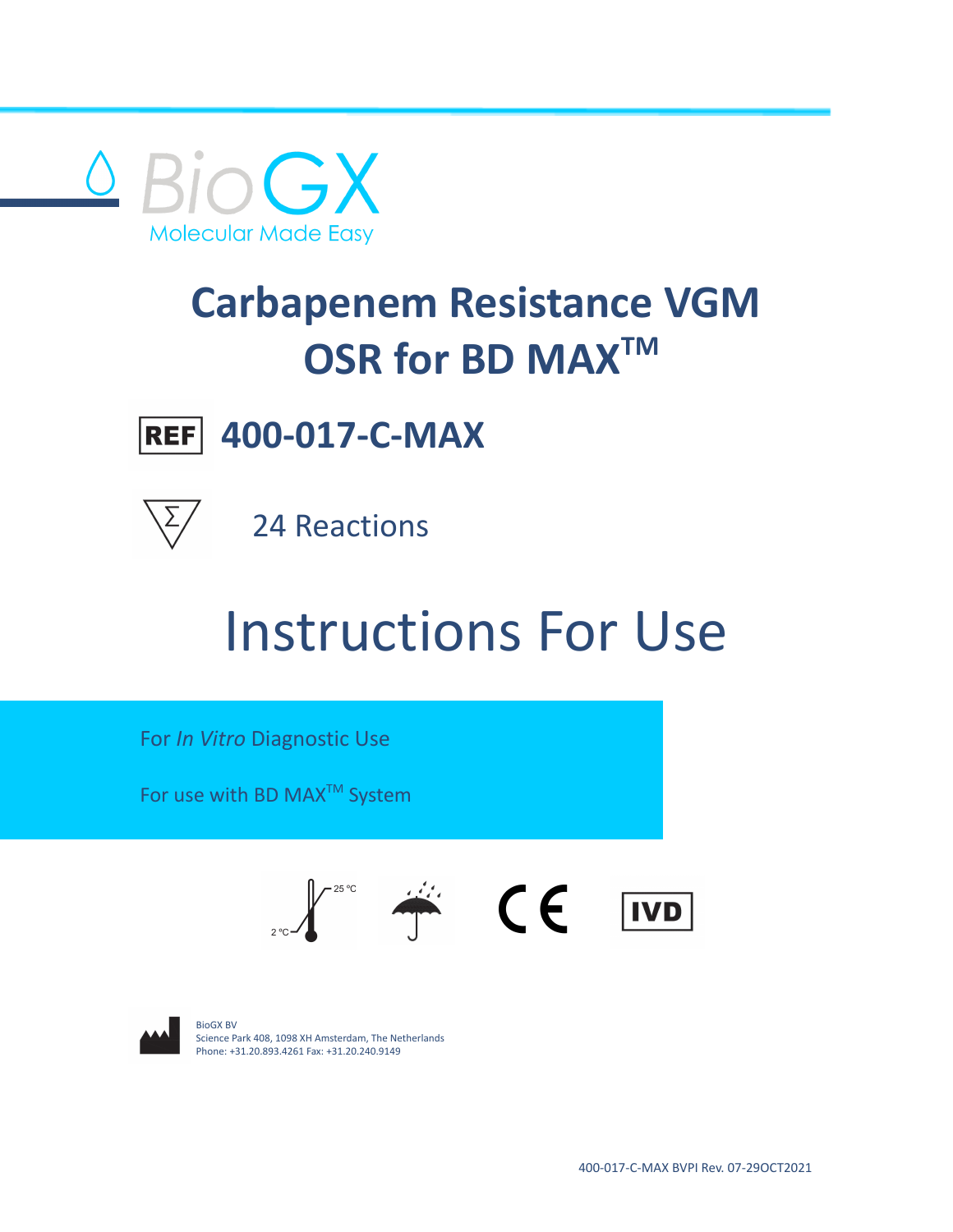

# **PROPRIETARY NAME**

BioGX Carbapenem/Colistin Resistance VGM – OSR for BD MAXTM

# **INTENDED USE**

The BioGX Carbapenem/Colistin Resistance VGM – OSR for BD MAXTM is an automated *in vitro* diagnostic test reagent. The open system reagent (OSR) is used for qualitative real-time PCR multiplex detection of DNA from the  $bla<sub>VIM</sub>$ <sup>1,2</sup>, bla<sub>GES</sub> <sup>1,2</sup>, and mcr-1<sup>3</sup> resistance genes, and a DNA sample processing control (abbreviated as VGM and SPC, respectively) from the following specimens from individuals at risk for presence of *Enterobacteriaceae* and other organisms resistant to carbapenem:

- Direct stool samples
- Rectal swab samples in Copan ESwab™ or in Copan FecalSwab<sup>®</sup>

The assay can only be performed on the BD MAX $^{TM}$  automated nucleic acid extraction and real-time PCR instrument using the BD MAX<sup>™</sup> ExK<sup>™</sup> DNA-2 extraction strip and the accompanying BioGX UDP file.

The BD MAX<sup>™</sup> extraction reagent contains a Sample Processing Control (SPC) DNA, the presence of which is also detected by the BioGX multiplex assay. This SPC serves as a control for the extraction of nucleic acids from the sample and as an internal amplification control. No external addition of SPC by the user is required.

The multiplex PCR assay is provided in a BioGX proprietary Sample-Ready<sup>™</sup> lyophilized format sealed in a BD MAX<sup>™</sup> tube. Each tube contains all PCR components such as primers, probes, enzymes, dNTPs, and buffers required for real-time PCR-based testing of one sample.

#### **SUMMARY AND EXPLANATION**

Carbapenemase Producing Enterobacteriaceae/Organisms (CPE/CPO, respectively) are bacteria that are difficult to treat because of multi-drug resistance that is associated with high mortality rates, often estimated at 40% or higher. This resistance to broad-spectrum carbapenem antibiotics stems from production of carbapenemases such as KPC, NDM, IMP, GES, VIM, and OXA-48. These enzymes are capable of breaking down almost all β-lactams, including the carbapenems, and rendering them ineffective. The majority of the genes encoding for carbapenemases are plasmid-mediated which allows for horizontal transmission among a variety of bacterial species and genera contributing to the aggressive spread of resistant organisms. Plasmid mediated colistin resistance is encoded by the mobilized colistin resistance gene *mcr*.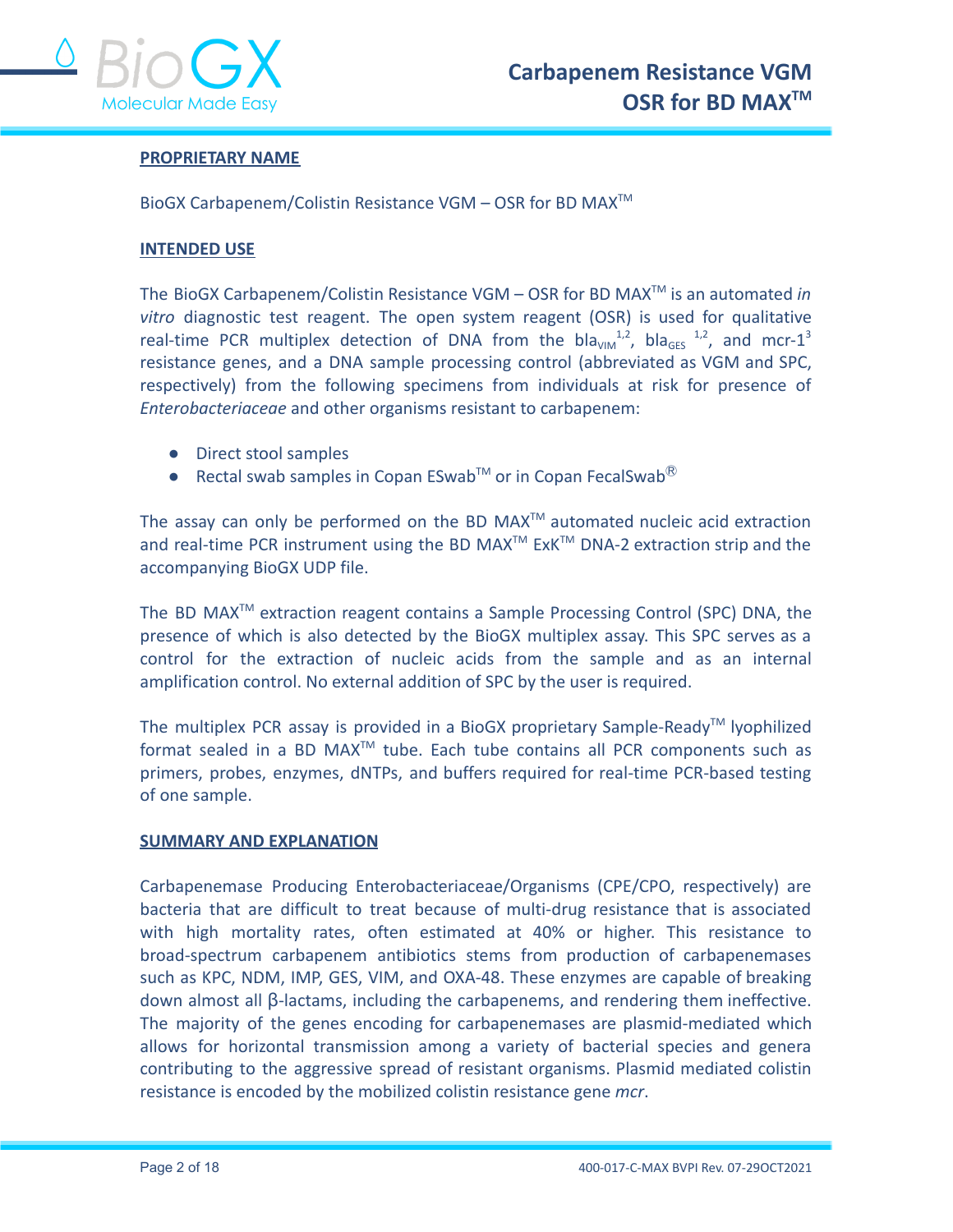

Both carbapenem and colistin are considered to be "last-resort" antibiotics to treat multi-drug resistant infections.

Carbapenem and colistin resistant organisms can be found worldwide but infections usually occur in hospitals, nursing homes, and other healthcare settings and are not common amongst healthy individuals. Patients whose care requires devices like ventilators, urinary catheters, or intravenous catheters, and patients who are taking long courses of certain antibiotics are most at risk for infection. Infections with carbapenem or colistin resistant organisms can be very difficult to treat, and can be deadly which highlights the importance of controlling the spread of these organisms. Utilizing molecular testing for the detection of carbapenem or colistin resistant organisms is an advantageous method for identifying and controlling the spread of these organisms<sup>4-9</sup>.

The BioGX Carbapenem/Colistin Resistance VGM  $-$  OSR for BD MAX<sup>TM</sup> is a real-time multiplex qualitative *in vitro* test reagent intended to be used by laboratory personnel trained in the use of the BD MAX<sup>™</sup> automated real-time PCR system. The test is intended to aid in the diagnosis of carbapenem and/or colistin resistant infection by detecting the presence of carbapenem resistant target DNA extracted from direct stool, samples or rectal swab samples in Copan ESwab<sup>™</sup>, or Copan FecalSwab<sup>®</sup> collected from individuals at risk of infection.

# **PRINCIPLES OF THE PROCEDURE**

The BioGX Carbapenem/Colistin Resistance VGM – OSR for BD MAX<sup>™</sup> is to be used with the BD MAX<sup>™</sup> Open System for automated patient sample processing and molecular analysis. The BD MAX<sup>™</sup> System uses a combination of lytic and extraction reagents to perform cell lysis and nucleic acid extraction. Following enzymatic cell lysis at elevated temperature, the released nucleic acids are captured by magnetic affinity beads. To control for extraction efficiency, a DNA Sample Processing Control is included in each BD  $MAX^{TM}$  DNA Extraction Tube. The beads with bound nucleic acids are washed and the nucleic acids are eluted by heat in an elution buffer. The eluted nucleic acid is then mixed with the BioGX Rehydration Buffer, which is then transferred to the BioGX Sample-Ready<sup>™</sup> lyophilized Master Mix tube in order to rehydrate the Sample-Ready<sup>™</sup> lyophilized Master Mix. The rehydrated mix of amplification reagent and nucleic acid is then dispensed into the BD MAX<sup>TM</sup> PCR Cartridge. Microvalves in the BD MAX<sup>TM</sup> PCR Cartridge are sealed by the system prior to initiating PCR to prevent evaporation and amplicon contamination.

The amplified DNA targets are detected using hydrolysis probes labeled at one end with a fluorescent reporter dye (fluorophore) and at the other end with a quencher moiety. Probes labeled with different fluorophores are used to detect specific amplicons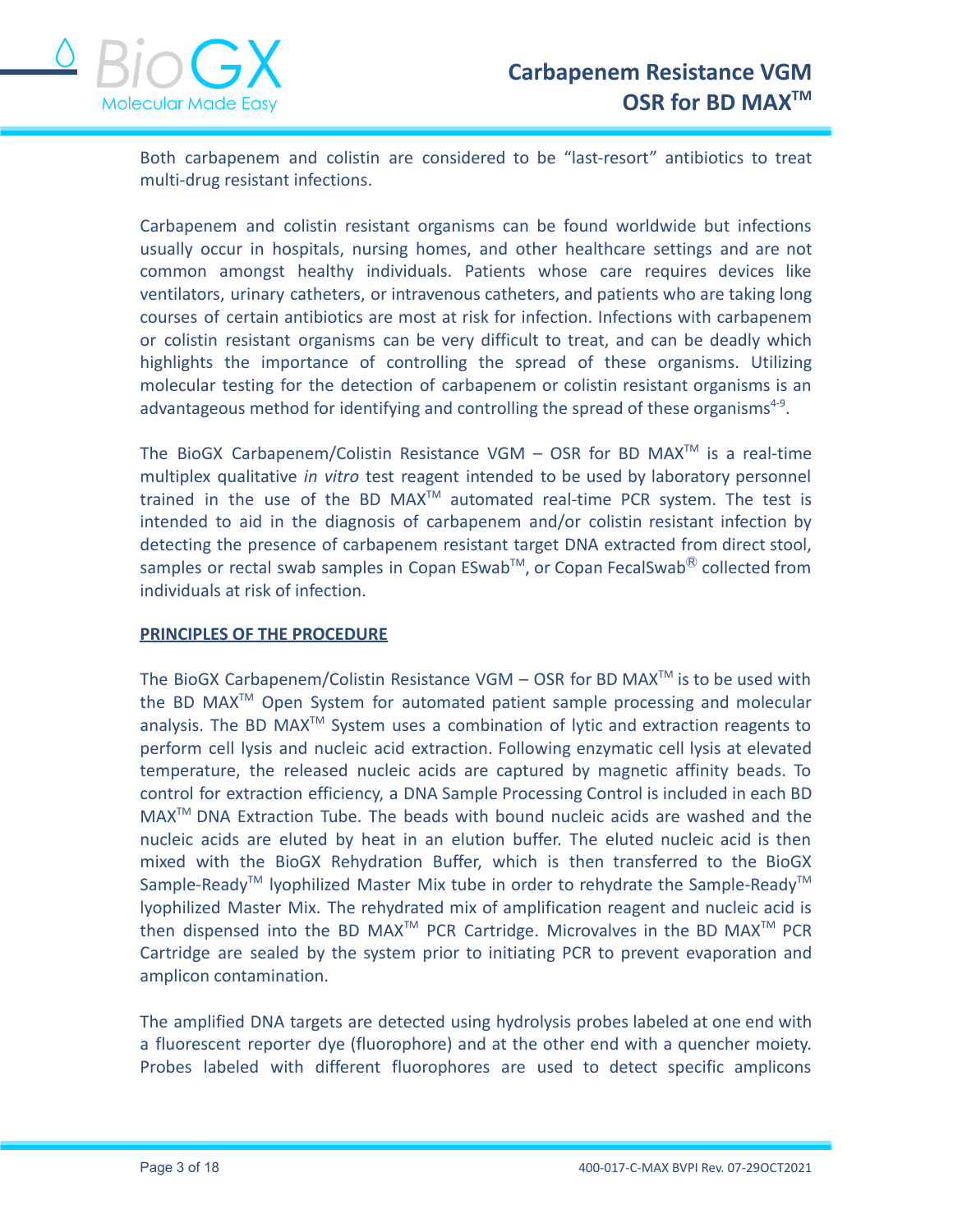

originating from bla<sub>vim</sub>, bla<sub>GES</sub>, mcr-1, and a Sample Processing Control in four different optical channels of the BD MAX<sup>™</sup> System:

| • unused                     | 475/520 channel |
|------------------------------|-----------------|
| $\bullet$ bla <sub>ges</sub> | 530/565 channel |
| $\bullet$ bla <sub>vim</sub> | 585/630 channel |
| $\bullet$ mcr-1              | 630/665 channel |
| • Sample Processing Control  | 680/715 channel |

When the probes are in their native state, the fluorescence of the fluorophore is quenched due to its proximity to the quencher. However, in the presence of their specific target cDNA, the probes hybridize to their complementary sequences and are hydrolyzed by the 5'-3' exonuclease activity of the DNA polymerase as it synthesizes the nascent strand along the DNA template. As a result, the fluorophores are separated from their quencher molecules and fluorescence is emitted. The amount of fluorescence detected in the four optical channels used for the BioGX Carbapenem/Colistin Resistance VGM that is hydrolyzed, and therefore proportional to the amount of synthesized target. The BD MAX<sup>TM</sup> System measures these signals at the end of each amplification cycle in real time, and interprets the data to provide a qualitative result for each of the above targets.

| Qty | <b>REF</b>  | <b>Contents</b>                                                                                                                                                                                                                                                                               | <b>Tests</b>          |
|-----|-------------|-----------------------------------------------------------------------------------------------------------------------------------------------------------------------------------------------------------------------------------------------------------------------------------------------|-----------------------|
|     | 400-017-MAX | <b>BioGX Carbapenem/Colistin Resistance VGM -</b><br>OSR for BD MAX <sup>™</sup><br>Sample-Ready <sup>™</sup> lyophilized PCR Master Mix containing<br>polymerase, nucleotides, specific molecular primers and probes,<br>Sample Processing Control-specific molecular primers and<br>probes. | 24 tests<br>per pouch |
|     | 800-028-C   | <b>BioGX Rehydration Buffer Tube (C) Open System</b><br>Reagents for BD MAX <sup>™</sup><br>Reagent tube containing BioGX Rehydration Buffer for use in<br>Lyophilized PCR Master Mix rehydration.                                                                                            | 24 tests<br>per pouch |

# **REAGENTS**

**NOTE:** Safety Data Sheets (SDS) are available at www.biogx.com or by request.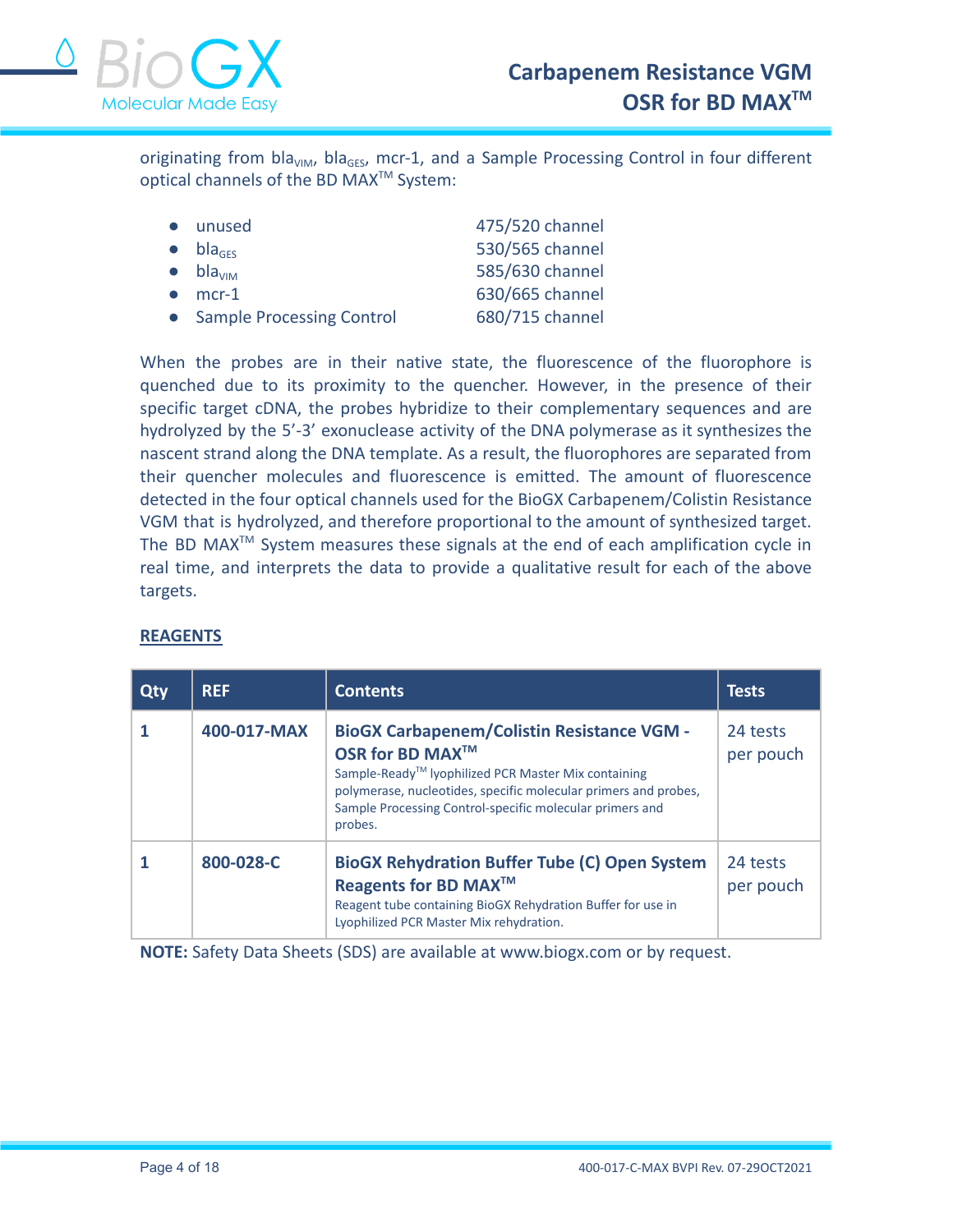# **EQUIPMENT AND MATERIALS REQUIRED BUT NOT PROVIDED**

- BD MAX<sup>™</sup> automated nucleic acid extraction and real-time PCR instrument
- BD MAX<sup>™</sup> ExK<sup>™</sup> DNA-2 (BD catalog no. 442820).
	- Extraction Kits include Sample Buffer Tubes (SBT), Septum Caps, Extraction Tubes, and Unitized Reagent Strips sufficient for 24 tests.
- BD MAX<sup>™</sup> PCR Cartridges (BD catalog no. 437519).
- Direct Stool collection device, Copan ESwab<sup>TM</sup>, or Copan FecalSwab<sup>®</sup>.
- Vortex Genie 2 Vortexer (VWR catalog no. 58815-234) or equivalent.
- Disposable nitrile gloves.
- BioGX lyophilized Positive Control Template DNA Beads (10<sup>5</sup> copies/bead).
	- o VIM BioGX part number 720-0044
	- o GES BioGX part number 720-0045
	- o mcr-1 BioGX part number 720-0046

#### **WARNINGS AND PRECAUTIONS**



- BioGX Carbapenem Resistance VGM  $-$  OSR for BD MAX<sup>™</sup> can only be performed on the BD MAX<sup>™</sup> automated nucleic acid extraction and real-time PCR instrument using the BD MAX<sup>TM</sup>  $ExK^{TM}$  DNA-2 extraction strip and the accompanying BioGX UDP file.
- Treat all biological specimens, including used Extraction Kits and PCR Cartridges, as if capable of transmitting infectious agents in accordance with safe laboratory procedures such as those described in CLSI Document M29<sup>10</sup> and in Biosafety in Microbiological and Biomedical Laboratories<sup>11</sup>.
- Performance characteristics of this test have been established only with the specimen types listed in "Intended Use" section. The performance of this assay with other specimen types or samples has not been evaluated.
- Do not use the reagents if the protective pouches are open or torn upon arrival.
- Close reagent protective pouches promptly with the zip seal after each use. Remove any excess air in the pouches prior to sealing and store at 2-25 °C.
- Do not remove desiccant from the PCR Master Mix pouches.
- Do not use Master Mix if the desiccant is not present or is broken inside the Master Mix pouches.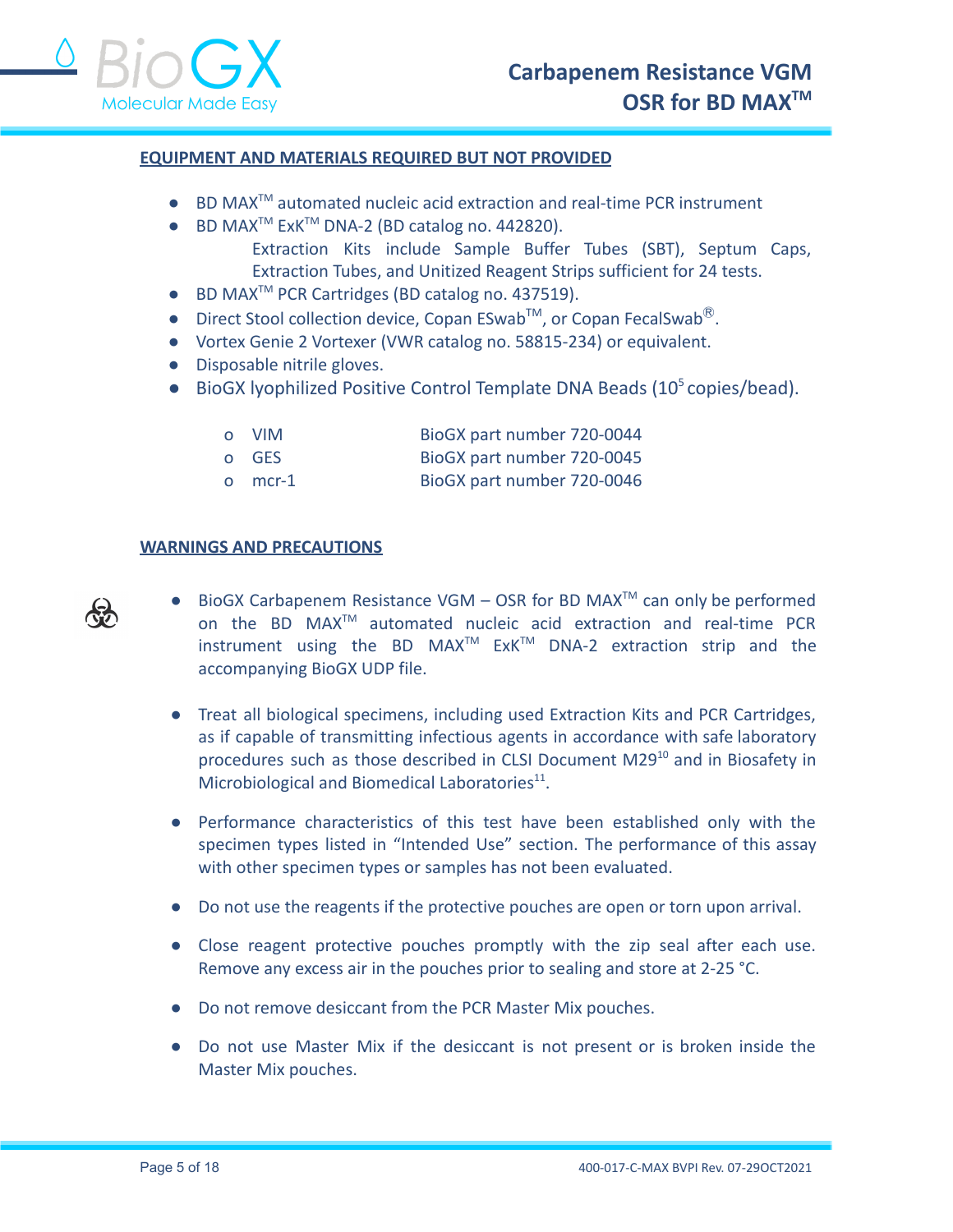

- Do not use reagent tubes if the foil seal has been opened or damaged.
- Do not mix reagents from different pouches and/or kits and/or lots.
- Do not use expired reagents and/or materials.
- Each Master Mix and BioGX Rehydration Buffer tube is used to process a single sample. Do not reuse Master Mix or BioGX Rehydration Buffer tubes.
- Refer to BD MAX<sup>™</sup> ExK<sup>™</sup> DNA-2 Extraction Kit Instructions for information about proper handling, cautions, and proper waste disposal.
- Do not mix septum caps between Sample Buffer Tubes or re-use septum caps as contamination may occur and compromise test results.
- Check BD Unitized Reagent Strips for proper liquid fills (ensure that the liquids are at the bottom of the tubes).
- Do not pipette by mouth.
- Do not smoke, drink, or eat in areas where specimens or kits are being handled.
- Dispose of unused reagents and waste in accordance with country, federal, provincial, state, and local regulations.
- Use clean gloves when handling extraction kit components and PCR reagents and buffer tubes.

# **STORAGE AND STABILITY**

- BioGX recommends long-term storage at 2-25°C. Refer to the product pouch label for shelf life duration.
- Reagents are stable at a temperature range of 2-30°C during shipment for 5 days.
- Reagents have been tested to demonstrate optimal performance when stored properly and consumed by the Expiration Date. Long-term stability studies are ongoing and the Expiration Date will be amended as additional data is available.
- 
- Avoid exposing the reagents (lyophilized or rehydrated) to direct sunlight or long-term ambient lighting.

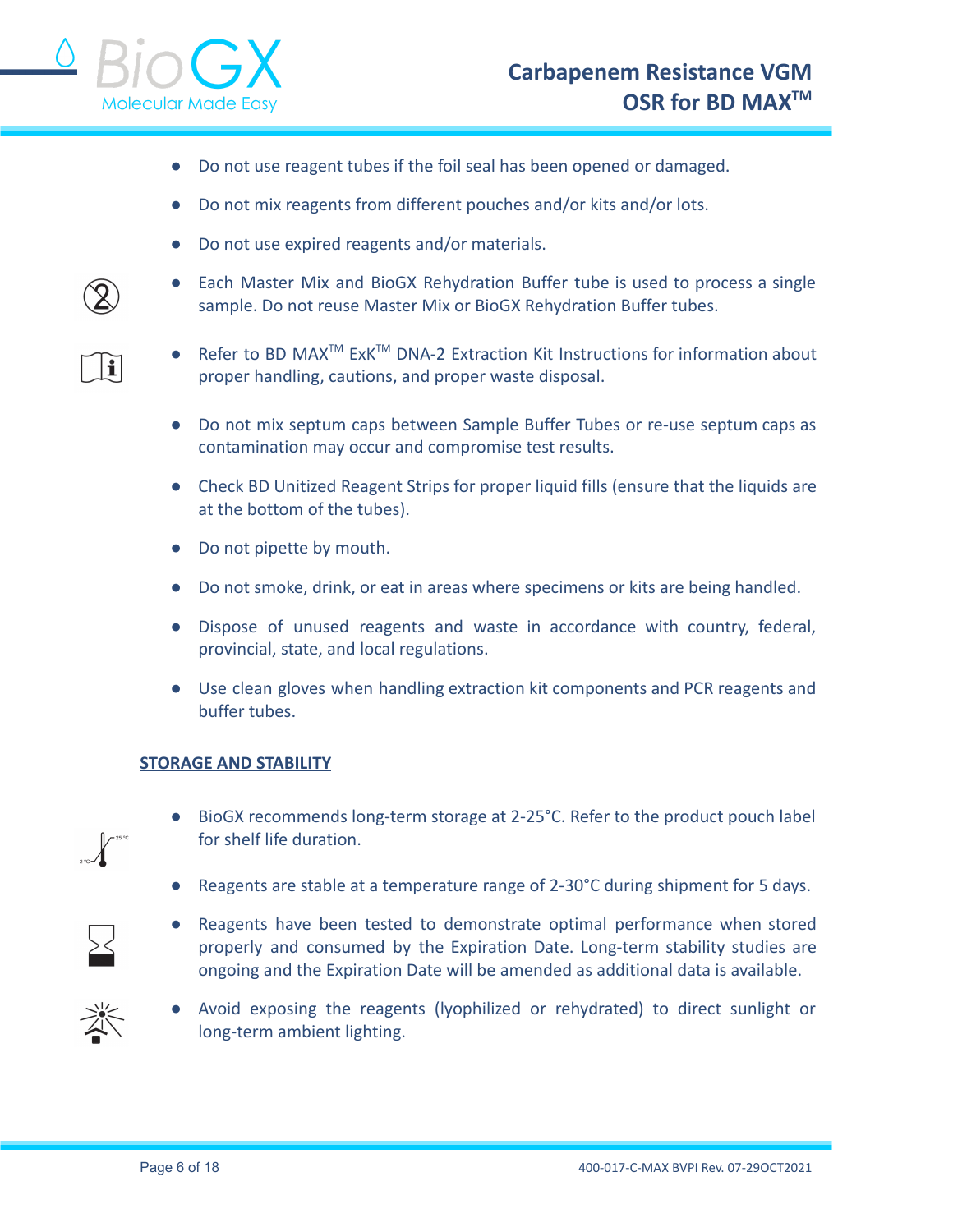

● Tightly reseal the pouch with unused reactions and immediately store the pouch in a dry location after opening.



● Avoid exposure to moisture and use the entire contents of the opened pouch within 2 months.

# **INSTRUCTIONS FOR USE**

# **Install the BioGX Electronic User Defined Protocol on the BD MAXTM**

It will be necessary to import an Electronic User Defined Protocol (eUDP) onto the BD MAX<sup>™</sup>. The most current eUDP is available for download at www.biogx.com by using the drop down menu at the top right of the home page. Select "Education Center'' then select "Int. Product Documents''. Choose the appropriate product number under "Instructions for Use Manual & Product Inserts" and download the eUDP. Please refer to the BD MAX<sup>™</sup> user manual<sup>12</sup> for uploading instructions.

# **Specimen Collection/Transport**

Stool and rectal swab specimens should be collected, transported, and stored according to institutional and laboratory standard operating procedures.

# **Specimen Preparation**

# **Direct Stool Processing**

Collect a 10 µL loopful of direct stool and add to the SBT. Do not add more than approximately 10 µL of direct stool to the SBT, excessive stool matrix can introduce extraction and/or PCR inhibitors. Swirl the inoculation loop 3-4 times in the SBT to homogenize the sample. Dispose the inoculation loop. Aseptically place the BD<sup>™</sup> septum cap on each SBT. Pulse vortex the SBT for 1-3 seconds, and load the SBT into the extraction tray.

# **Rectal Swab in Copan ESwabTM , or Copan FecalSwab**Ⓡ **Processing**

Carefully remove the collection swab from the Copan ESwab**TM** collection tube or Copan FecalSwab<sup>®</sup> collection tube and express the tip against the inside of the tube. Transfer 50 µL of the specimen to the SBT and aseptically place a BD**TM** septum cap on each SBT. Pulse vortex the SBT for 1-3 seconds and load the SBT into the extraction tray.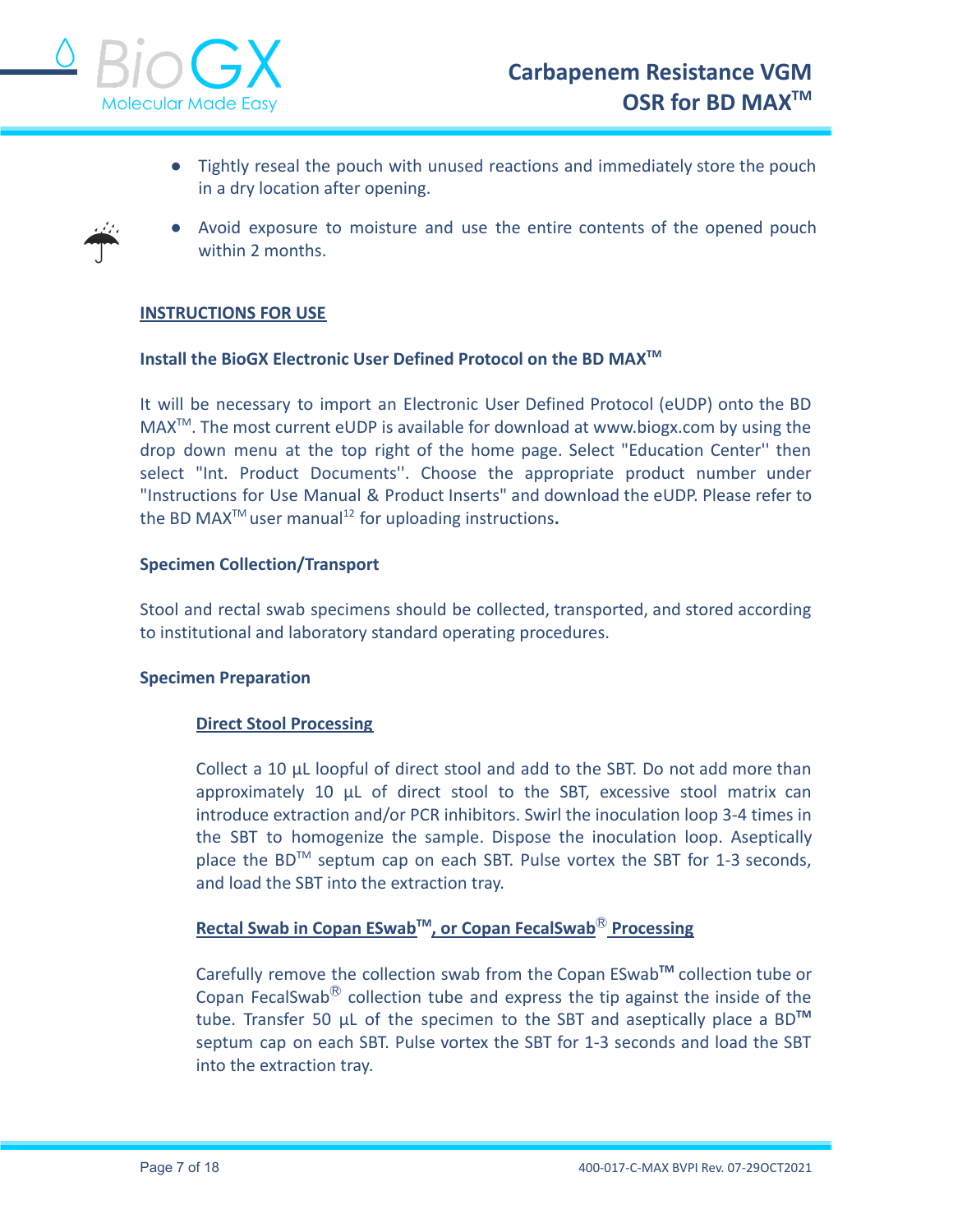

# **Other Sample Types**



This assay has been optimized for use with the sample types and volumes described above. Use of any other specimen type, collection method, or sample volumes may be inhibitory to the PCR or disrupt extraction without appropriate Guardrail and processing volume adjustments. BioGX does not make claims for processing methods or sample types other than those described in this product insert.

# **Setting up the Unitized Reagent Strip on the BD MAXTM**

- 1. Wear nitrile gloves when handling Sample-Ready<sup>™</sup> Iyophilized reagents to reduce the generation of static charges. DO NOT use latex gloves.
- 2. Use only BD  $MAX^{TM}$  ExK<sup>TM</sup> DNA-2 extraction kits with the BioGX Carbapenem/Colistin Resistance VGM  $-$  OSR for BD MAX<sup>TM</sup>. DO NOT use BD  $MAX^{TM}$  Master Mix or the blank 0.3 mL conical tubes from the BD MAX<sup>TM</sup> ExK<sup>TM</sup> DNA-2 extraction kit.
- 3. Load one extraction cartridge into the extraction tray per specimen to be tested.
- 4. Snap one BD MAX<sup>™</sup> ExK<sup>™</sup> DNA-2 Extraction Tube into **position 1** (Snap-1) of each Unitized Reagent Strip (Figure 1).
- 5. Snap one BioGX Sample-Ready<sup>™</sup> lyophilized PCR Master Mix reagent tube into position 2 (Snap-2) of each Unitized Reagent Strip. Check to make sure the Sample-Ready<sup>™</sup> lyophilized cake is at the bottom of the tube prior to inserting into the Unitized Reagent Strip. The funnel-shaped cake may be in any orientation (v, >, ^, <) in the *bottom* of the tube.
- 6. Snap one BioGX Rehydration Buffer tube into position 3 (Snap-3) of each Unitized Reagent Strip. Check to make sure the buffer is at the bottom of the tube prior to inserting into the Unitized Reagent Strip.
- 7. Lift the tray and briefly examine the bottom of each Unitized Reagent Strip to ensure all reagents are at the bottom of each tube.
- 8. Proceed with worklist generation and sample loading per BD MAX<sup>TM</sup> operating instructions. Select the appropriate User Defined Protocol (eUDP) provided by BioGX.
- 9. Load the extraction tray and, if necessary, a new PCR card into the instrument, close the door, and click "Start Run". Snap-4 Position will remain empty.

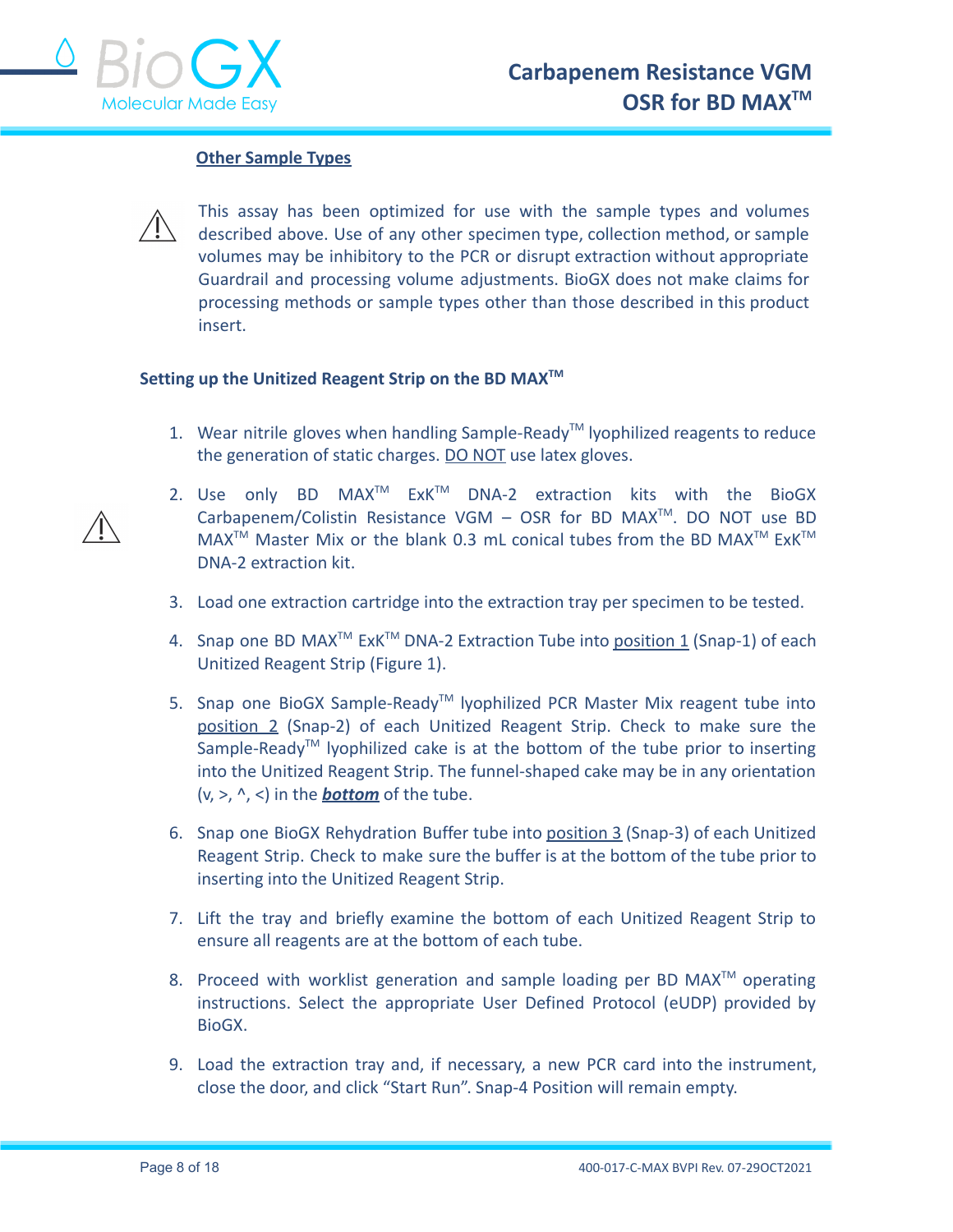



**Figure 1 – Diagram of BD MAXTM ExKTM 4-snap Unitized Reagent Strips**

**NOTE:** Always first insert all Snap-1 tubes, then all Snap-2 tubes, then all Snap-3 tubes into the Unitized Reagent Strip.

# **QUALITY CONTROL**

Calibration of BioGX Carbapenem Resistance VGM  $-$  OSR for BD MAX<sup>TM</sup> is not required. **CONTROL** Each BioGX Carbapenem/Colistin Resistance VGM - OSR for BD MAX<sup>™</sup> includes molecular primers and probes specific for the detection of the DNA sample processing control (SPC) present in the BD MAX<sup>TM</sup> ExK<sup>TM</sup> DNA-2 Extraction Kit. No external addition of SPC is required. The SPC serves as both a sample extraction control and a PCR internal amplification control (IAC).

Laboratories must establish the number, type, and frequency of testing of control materials according to guidelines or requirements of local, provincial, state, and federal and/or country regulations or accreditation organizations in order to monitor the effectiveness of the entire analytical process. For general Quality Control guidance, the user may wish to refer to CLSI, MM3, and EP12<sup>11,13</sup>. External Controls available from BioGX are treated as if they were patient samples (Refer to Table 1 in the "Results Interpretation" section for the interpretation of External Control assay results).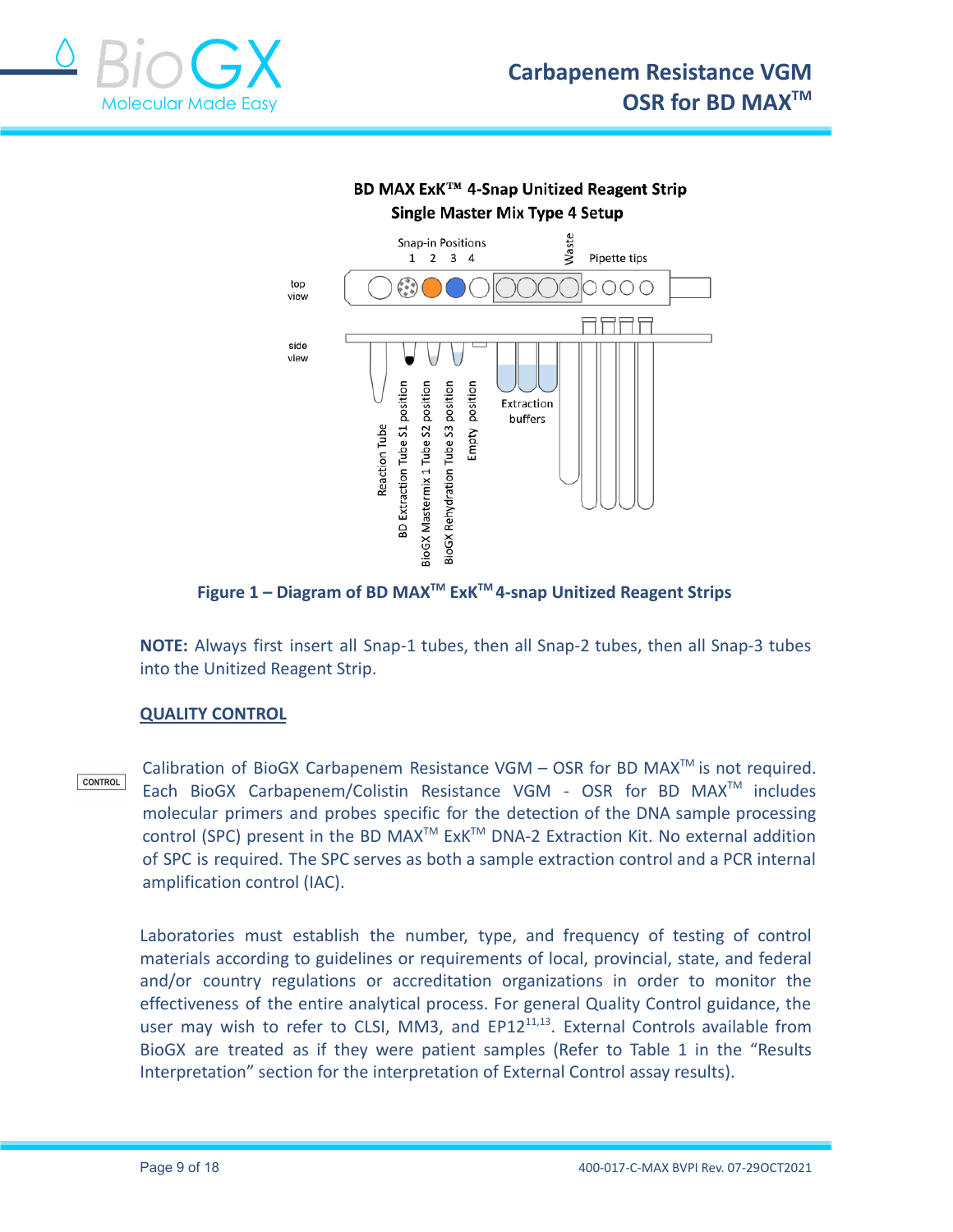

It is recommended that one (1) External Positive Control and one (1) External Negative Control be run at least daily until adequate process validation is achieved on the BD MAX<sup>™</sup> System in each laboratory setting. Reduced frequency of control testing should be in accordance with applicable regulations.

The External Negative Control is intended to detect reagent or environmental contamination (or carry-over) by target nucleic acids. Various types of External Controls are recommended including a previously characterized sample known to be negative or a No Template Control (NTC) to allow the user to select the most appropriate for their laboratory quality control program. BioGX recommends the NTC consist of molecular grade water to be added to the SBT. The same quantity of molecular grade water as sample volume that is being processed should be used. BioGX also recommends the External negative control be prepared prior to the External Positive Control in order to reduce the potential for cross-contamination during control preparation.

The External Positive Control is intended to monitor for substantial reagent failure. Commercially available control material from BioGX or other authorized sources may be used. For the BioGX External Control suspensions, it is recommended the DNA suspensions be prepared according to their respective IFU and then added to the Sample Buffer Tube (SBT). Please refer to BioGX Instructions for Use available for download at [www.biogx.com](http://www.biogx.com) by clicking on "Int. Product Documents" under "Education Center" and selecting the appropriate product under "Template Controls".

All External Controls should yield the expected results outlined in Table 1. Briefly, positive results for External Positive Control, and negative for External Negative Controls. An External Negative Control yielding a positive result is indicative of environmental and/or sample cross-contamination. An External Positive Control that yields a negative result is indicative of a specimen handling or reagent preparation problem.

An External Control that yields an Unresolved, Indeterminate, or Incomplete test result is indicative of a reagent or a BD MAX<sup>™</sup> System failure. Check the BD MAX<sup>™</sup> System monitor for any error messages. Refer to the "System Error Summary'' section of the BD  $MAX^{TM}$  System User's Manual<sup>12</sup> for interpretation of warning and error codes. If the problem persists, use reagents from an unopened pouch or use a new assay kit.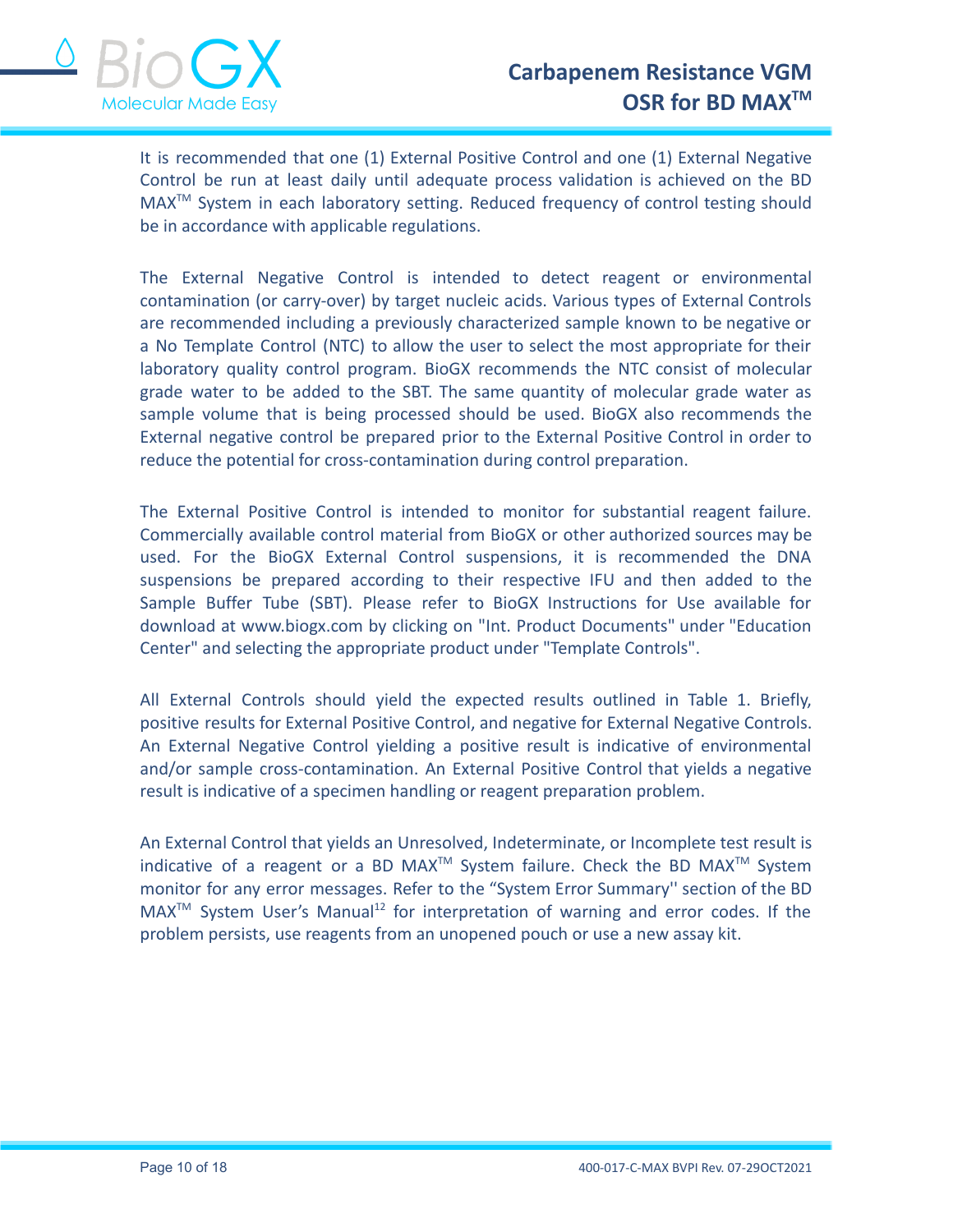

# **RESULTS INTERPRETATION**

Results are available on the *Results* tab in the *Results* window on the BD MAX<sup>™</sup> System monitor. The BD MAX<sup>™</sup> System software automatically interprets the test result when the BioGX eUDP is used. Possible results for each target for patient samples are shown in Table 2. Presence of one or more of the targets is possible, and will result in multiple targets being positive at once.

#### **External Negative and Positive Controls**

If the positive or negative control does not exhibit the expected performance as described in Table 1, the assay may have been set up/or executed improperly, or reagent or equipment malfunction could have occurred. In this case, invalidate the run and re-test all samples in that run.

The Sample Processing Control serves as sample extraction control and an internal amplification control. In the event that target results are negative, an SPC result must be positive for the viral target result to be identified as a valid negative result.

For further reference, please reference the product insert for Lyophilized Control Template Beads (BioGX Product Number Series 720-XXXX) which is available for download at www.biogx.com by using the drop down menu at the top right of the home page. Select "Education Center" then select "Int. Product Documents". Choose the appropriate product number under "Template Controls".

| <b>Control Type</b>                                       | <b>Applicability for</b>                                               | <b>Expected Results</b> |            |            |            |
|-----------------------------------------------------------|------------------------------------------------------------------------|-------------------------|------------|------------|------------|
|                                                           | <b>Monitoring</b>                                                      | <b>GES</b>              | <b>VIM</b> | $mcr-1$    | <b>SPC</b> |
| Negative Control - Addition of<br>molecular grade water*  | Reagent and/or<br>environmental                                        | <b>NEG</b>              | <b>NEG</b> | <b>NEG</b> | <b>POS</b> |
| <b>Negative Control - Known</b><br><b>Negative Sample</b> | contamination                                                          | <b>NEG</b>              | <b>NEG</b> | <b>NEG</b> | <b>POS</b> |
| <b>GES Positive Control</b>                               | Substantial reagent failure<br>including primer and probe<br>integrity | <b>POS</b>              | <b>NEG</b> | <b>NEG</b> | <b>POS</b> |
| <b>VIM Positive Control</b>                               | Substantial reagent failure<br>including primer and probe<br>integrity | <b>NEG</b>              | <b>POS</b> | <b>NEG</b> | <b>POS</b> |
| mcr-1 Positive Control                                    | Substantial reagent failure<br>including primer and probe<br>integrity | <b>NEG</b>              | <b>NEG</b> | <b>POS</b> | <b>POS</b> |

| Table 1. Interpretation of BioGX external controls. |  |  |  |
|-----------------------------------------------------|--|--|--|
|-----------------------------------------------------|--|--|--|

\*BioGX recommends the NTC consist of molecular grade water to be added to the SBT. The same quantity of molecular grade water as sample volume that is being processed should be used.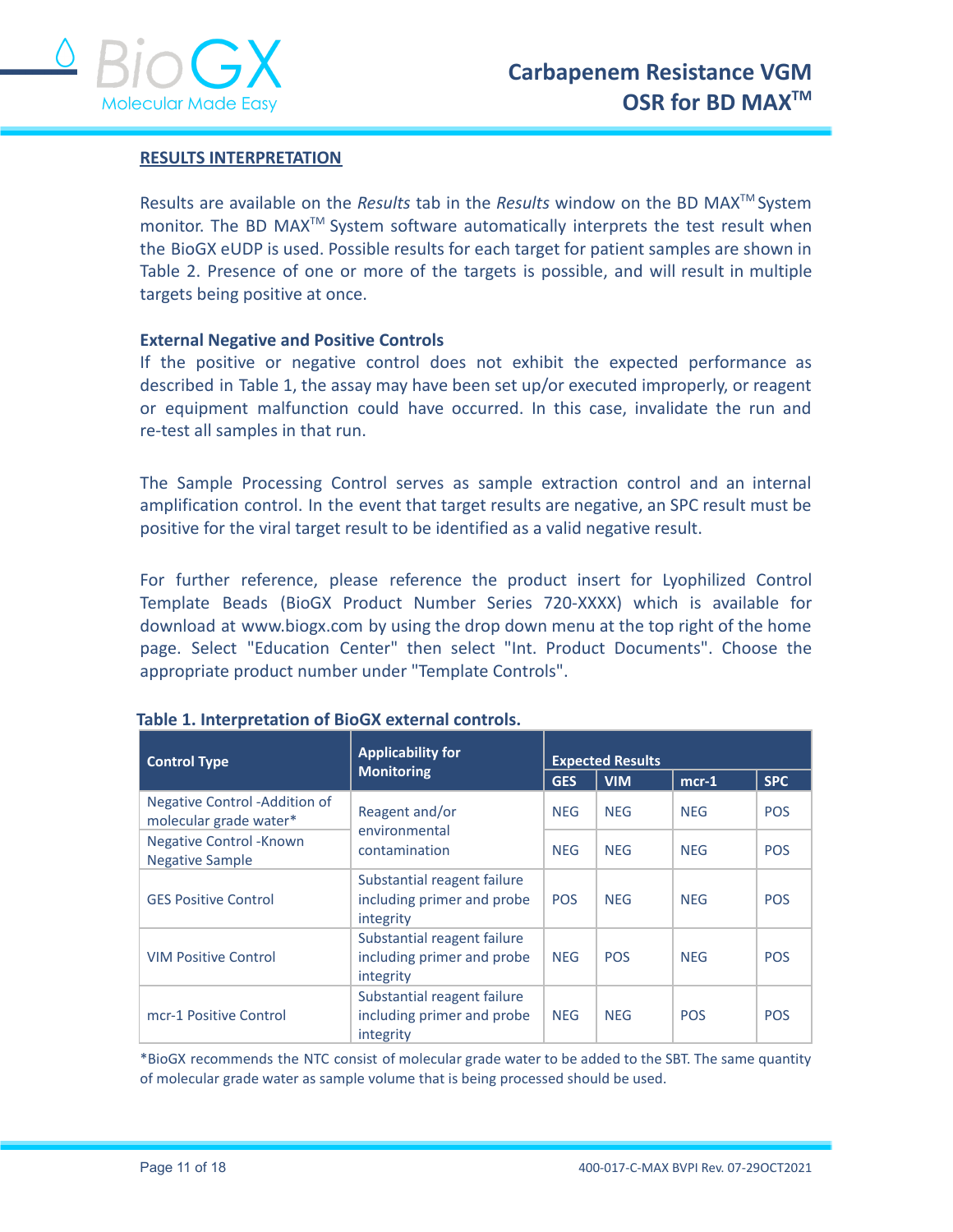

# **Examination and Interpretation of Patient Specimen Results**

Assessment of clinical specimen test results should be performed after the external positive and negative controls have been examined and determined to be valid and acceptable. If the controls are not valid, the patient results cannot be interpreted. The list of expected results is outlined in Table 2. If results are obtained that do not follow these guidelines, re-extract and re-test the sample. If repeat testing yields similar results, collect a fresh sample from the patient for testing.

| <b>Results<sup>a</sup></b>                                       | Interpretation                                                                                                                     |  |  |
|------------------------------------------------------------------|------------------------------------------------------------------------------------------------------------------------------------|--|--|
| <b>GES POSITIVE</b>                                              | The bla <sub>ges</sub> target has a Ct within the valid<br>range and endpoint above the minimum<br>setting.                        |  |  |
| <b>VIM POSITIVE</b>                                              | The bla <sub>vim</sub> target has a Ct within the valid<br>range and endpoint above the minimum<br>setting.                        |  |  |
| mcr1 POSITIVE                                                    | The mcr-1 target has a Ct within the valid<br>range and endpoint above the minimum<br>setting.                                     |  |  |
| <b>GES NEGATIVE,</b><br><b>VIM NEGATIVE, OR</b><br>mcr1 NEGATIVE | The respective target did not amplify and<br>the SPC has a Ct within the valid range<br>and endpoint above the minimum<br>setting. |  |  |
| <b>UNR</b>                                                       | Unresolved Result. No target<br>$\bullet$<br>amplification; No SPC amplification.                                                  |  |  |
| <b>IND</b>                                                       | Indeterminate due to BD MAX™ System<br>$\bullet$<br>failure (with Warning or Error Codes <sup>b</sup> )                            |  |  |
| <b>INC</b>                                                       | Incomplete Run (with Warning or Error<br>Codes <sup>b</sup> )                                                                      |  |  |

# **Table 2. Interpretation of patient sample results.**

<sup>a</sup>A positive test result does not necessarily indicate the presence of viable infectious organisms. A positive result is indicative of the presence of target nucleic acid. A negative test result does not preclude the presence of infectious organisms and should not be used as the sole basis for treatment or other patient management decisions.

 $^{\text{b}}$ Refer to the "Troubleshooting" section of the BD MAX<sup>TM</sup> System User's Manual<sup>12</sup> for interpretation of warning and error codes.

**NOTE:** In the presence of a high concentration positive result for any target, the SPC may or may not amplify. This is normal.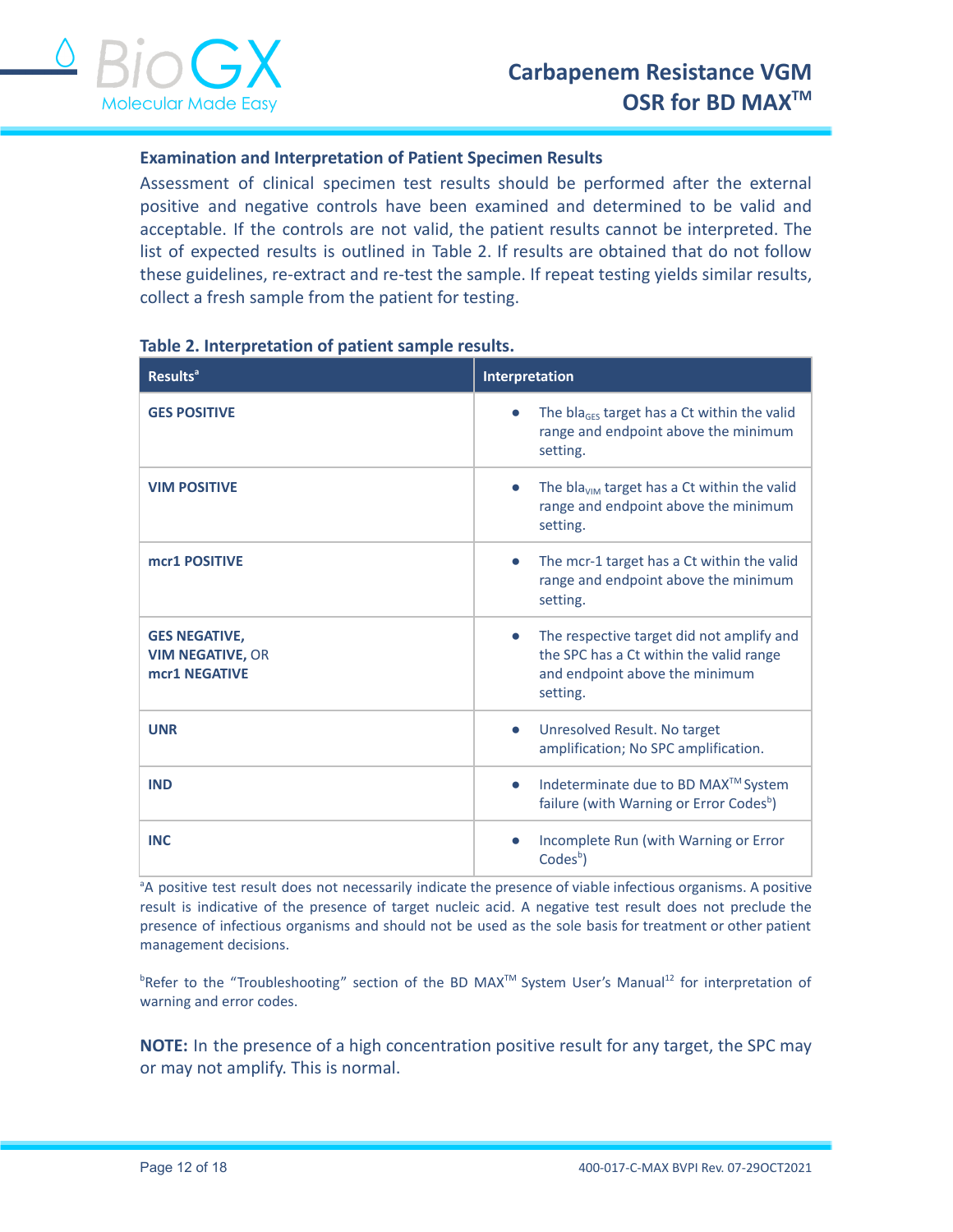

# **REPEAT TEST PROCEDURE**

In case of instrument failure, repeat testing can be performed by setting up a new run using the original sample/specimen and a fresh SBT as described above in the "Specimen Preparation" section.

# **LIMITATIONS OF THE PROCEDURE**

- For *in vitro* diagnostic use.
- This device is not designed as the sole means of diagnosis of infectious disease. By the inherent nature of the technology used for nucleic acid extraction and detection, nucleic acid can be detected from dead organisms. The Intended Use is limited to the detection of the presence of the nucleic acid signature of an organism, and not the diagnosis of disease or disease state.
- This product is intended for use with specimens collected using specimen collection and transport devices listed in the "Equipment and Materials Required But Not Provided" section.
- This product should only be used with BD MAX<sup>™</sup> Open System Reagents on the BD MAX<sup>™</sup> System.
- Incorrect test results may occur from improper specimen collection, handling or storage, technical error, sample mix-up or because the number of organisms in the specimen is below the analytical sensitivity of the test. Careful compliance with the package insert instructions and the BD MAX<sup>TM</sup> System User's Manual<sup>12</sup> are necessary to avoid erroneous results.
- Good laboratory technique is essential for the proper performance of this assay. Due to the high analytical sensitivity of this test, extreme care should be taken to preserve the purity of all materials and reagents.
- A positive test result does not necessarily indicate the presence of viable infectious organisms. A positive result is indicative of the presence of target nucleic acid.
- As with all PCR-based *in vitro* diagnostic tests, extremely low levels of target below the limit of detection of the assay may be detected, but results may not be reproducible.
- False negative results may occur due to loss of nucleic acid from inadequate collection, transport or storage of specimens, or due to an inadequate cell lysis and/or extraction. The Sample Processing Control has been added to the test to aid in the identification of specimens that contain inhibitors to PCR amplification and as a control for reagent integrity and of the assay system as a whole. The Sample Processing Control does not indicate if nucleic acid has been lost due to inadequate collection, transport or storage of specimens, or if cells have been adequately lysed.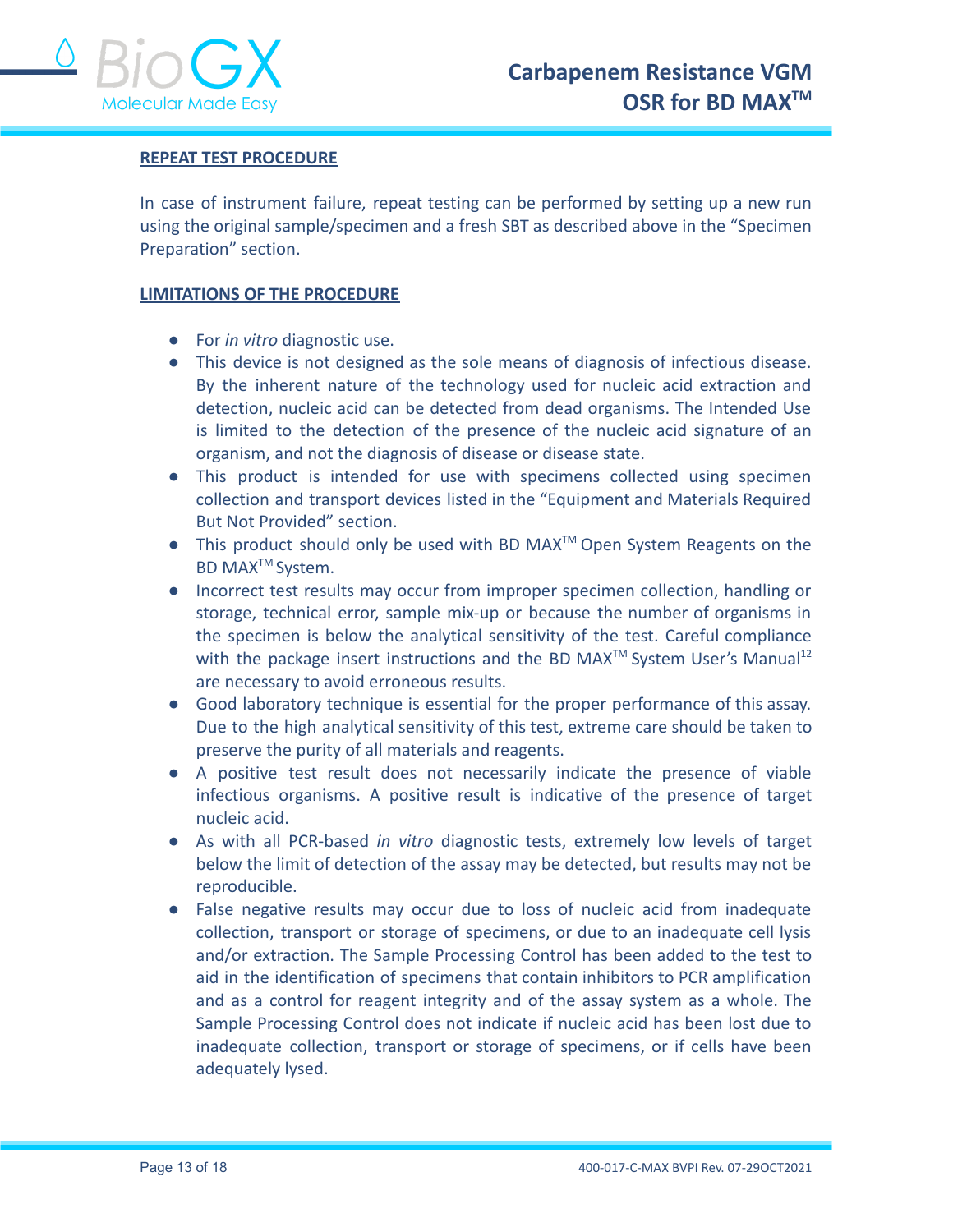

- The BioGX Carbapenem/Colistin Resistance VGM OSR for BD MAXTMresults may sometimes be Unresolved due to an invalid Sample Processing Control, or be Indeterminate or Incomplete due to instrument failure, and require retesting that can lead to a delay obtaining final results.
- Mutations or polymorphisms in primer- or probe-binding regions may affect detection of new or unknown bla<sub>GES</sub>, bla<sub>VIM</sub>, and mcr-1 resulting in a false negative result with the BioGX Carbapenem/Colistin Resistance VGM – OSR for BD MAX<sup>™</sup>.
- The BioGX Carbapenem/Colistin Resistance VGM  $-$  OSR for BD MAX<sup>TM</sup> requires the use of four (4) optical channels from the BD MAX<sup>™</sup> System: 530/565 channel, 585/630 channel, 630/665 channel, and 680/715 channel.

# **PERFORMANCE CHARACTERISTICS**

# **Analytical and Diagnostic Specificity**

Specificity was determined by running negative sample matrix (Direct stool, Copan ESwab<sup>™</sup>, and Copan FecalSwab<sup>®</sup>) spiked with positive control template. The Carbapenem/Colistin Resistance VGM - OSR for BD MAXTM was positive for VIM, GES, and mcr-1.

The BioGX Carbapenem/Colistin Resistance VGM - OSR for BD MAX<sup>™</sup> was run with ATCC MSA-1002 (20 Strain Even Mix Genomic Material) which does not contain organisms containing bla<sub>VIM</sub>, bla<sub>GES</sub>, or mcr-1. Results were negative for VIM, GES, and mcr-1.

The Carbapenem/Colistin Resistance VGM - OSR for BD MAX<sup>TM</sup> was tested against the QCMD 2016 Extended Spectrum β-lactamase and Carbapenemase EQA Programme. All samples reported out were concordant with the expected result for the assay (Table 3).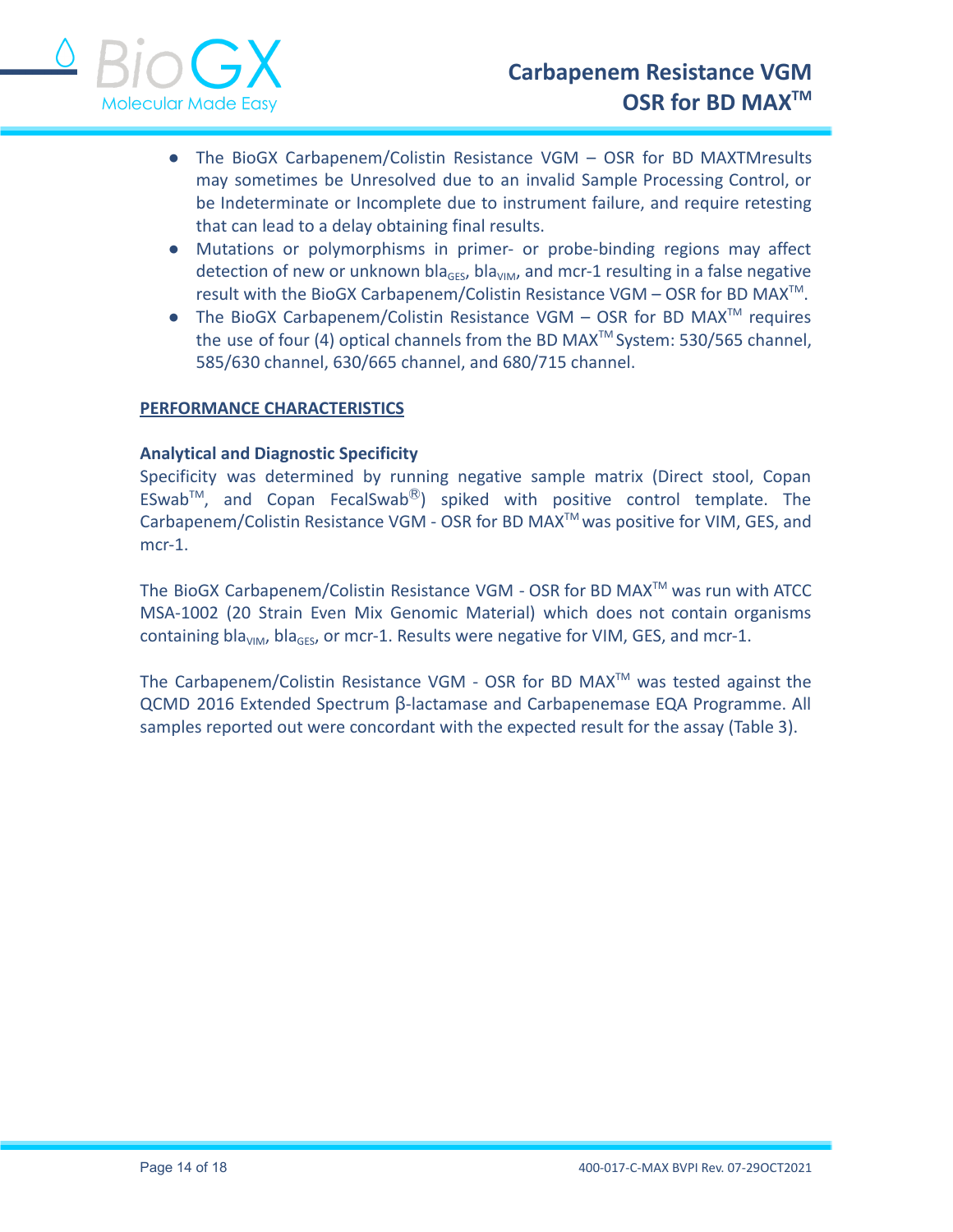**Table 3. QCMD Extended Spectrum β-lactamase and Carbapenemase EQA Programme Results**

| <b>Sample and Carbapenemase Types</b>             | <b>Expected Result</b> | <b>Result</b>   |
|---------------------------------------------------|------------------------|-----------------|
| Klebsiella pneumoniae NDM-1 OXA-232 (OXA-48 like) | <b>Negative</b>        | 100% concordant |
| Klebsiella pneumoniae OXA-48                      | <b>Negative</b>        | 100% concordant |
| Klebsiella pneumoniae VIM-1                       | VIM positive           | 100% concordant |
| Klebsiella pneumoniae KPC-2                       | <b>Negative</b>        | 100% concordant |
| Escherichia coli                                  | <b>Negative</b>        | 100% concordant |
| Pseudomonas aeruginosa IMP-13                     | <b>Negative</b>        | 100% concordant |
| Enterobacter cloacae OXA-48                       | <b>Negative</b>        | 100% concordant |
| Proteus vulgaris                                  | <b>Negative</b>        | 100% concordant |

# **Analytical and Diagnostic Sensitivity**

The analytical sensitivity for the BioGX Carbapenem/Colistin Resistance VGM - OSR for BD MAXTM Assay was determined as follows: Dilution series of quantified positive synthetic DNA samples (BioGX template controls) for each target and clinical matrix were added to the SBT. All samples were tested in duplicate. The LOD for each collection device and sample type (direct stool sample and rectal swab in Copan FecalSwab $\textcircled{8}$ ) was determined for 20 independent contrived samples. Analytical sensitivity (Limit of Detection, LoD) was defined as the lowest concentration at which 95% of all replicates tested positive (Table 4).

# **Table 4. Analytical sensitivity for BioGX Carbapenem/Colistin Resistance VGM - OSR for BD MAXTM**

| <b>Target</b>      | LoD (copies per mL)<br><b>Direct Stool Sample</b> | LoD (copies per mL)<br><b>Rectal Swab Sample in Copan</b><br>FecalSwab <sup>®</sup> |
|--------------------|---------------------------------------------------|-------------------------------------------------------------------------------------|
| bla <sub>VIM</sub> | $4.60 \times 10^{3}$                              | $9.20 \times 10^{2}$                                                                |
| $bla_{GFS}$        | 5.88 x $10^4$                                     | $1.18 \times 10^{4}$                                                                |
| $mcr-1$            | $1.46 \times 10^{4}$                              | $2.92 \times 10^{3}$                                                                |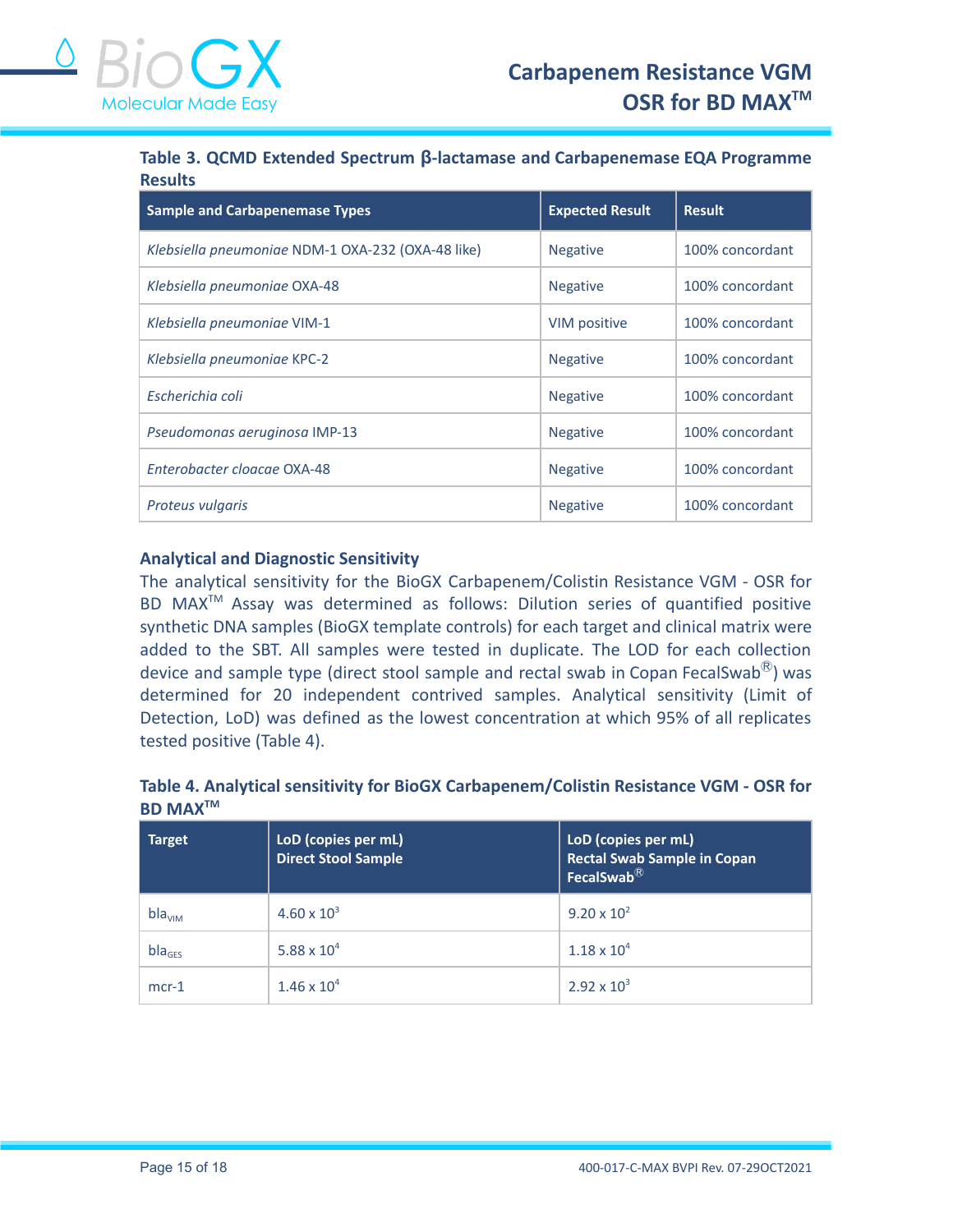

Analytical sensitivity during co-infection was tested by challenging the BioGX Carbapenem/Colistin Resistance VGM - OSR for BD MAX<sup>™</sup> in pairs of high concentration (10,000X LOD) of one target against low concentration (1X LOD) of another for all possible pairs in the test. All low concentration targets were positive and were not outcompeted by amplification of the pair of high concentration targets.

#### **Reproducibility**

The reproducibility study was performed on bla<sub>VIM</sub> synthetic target template by three separate technicians independently on two BD MAX<sup>™</sup> instruments. All users obtained equivalent results.

#### **Manufacturing Reproducibility**

Two independent lots were manufactured and were found to be equivalent based on internally established QC acceptance procedures.

#### **REFERENCES**

- 1. Monteiro, Jussimara, et al. "Rapid detection of carbapenemase genes by multiplex real-time PCR." *Journal of Antimicrobial Chemotherapy* 67.4 (2012): 906-909.
- 2. Mendes, Rodrigo E., et al. "Rapid detection and identification of metallo-β-lactamase-encoding genes by multiplex real-time PCR assay and melt curve analysis." *Journal of clinical microbiology* 45.2 (2007): 544-547.
- 3. Liu, Yi-Yun, et al. "Emergence of plasmid-mediated colistin resistance mechanism MCR-1 in animals and human beings in China: a microbiological and molecular biological study." The Lancet infectious diseases 16.2 (2016): 161-168.
- 4. Centers for Disease Control Website, [www.cdc.gov,](http://www.cdc.gov) accessed April 12, 2017.
- 5. Nordmann, P., Carbapenemase-producing Enterobacteriaceae: overview of a major public health challenge, *Med Mal Infect.,* 2014 Feb; 44(2):51-6.
- 6. Pfeifer Y. et. al., Emergence of OXA-48-Type Carbapenemase-Producing *Enterobacteriaceae* in German Hospitals, Antimicrob Agents Chemo. 2012 Apr; 56(4): 2125-2128.
- 7. Singh-Moodley A. and Perovic O., Antimicrobial susceptibility testing in predicting the presence of carbapenemase genes in Enterobacteriaceae in South Africa. *BMC Infectious Diseases* (2016) 16:536.
- 8. Al-Tawfiq JA, Laxminarayan R, Mendelson M, How should we respond to the emergence of plasmid-mediated colistin resistance in humans and animals?, Int. J. Infect. Diseases 54 (2017) 77-84.
- 9. Jacobs DM, Safir MC, Huang D, Minhaj F, Parker A, and Rao GG, Triple combination antibiotic therapy for carbapenemase-producing *Klebsiella pneumoniae:* a systematic review, *Ann Clin Microbiol Antimicrob* (2017) 16:76.
- 10. Clinical and Laboratory Standards Institute. Protection of laboratory workers from occupationally acquired infections; Approved Guideline. Document M29 (Refer to the latest edition).
- 11. Centers for Disease Control and Prevention and National Institutes of Health. Biosafety in Microbiological and Biomedical Laboratories. Choosewood L.C. and Wilson D.E. (eds) (2009). HHS Publication No. (CDC) 21-1112.
- 12. BD MAX<sup>™</sup> System User's Manual (refer to the latest revision) BD Life Sciences, Sparks, Maryland 21152 USA.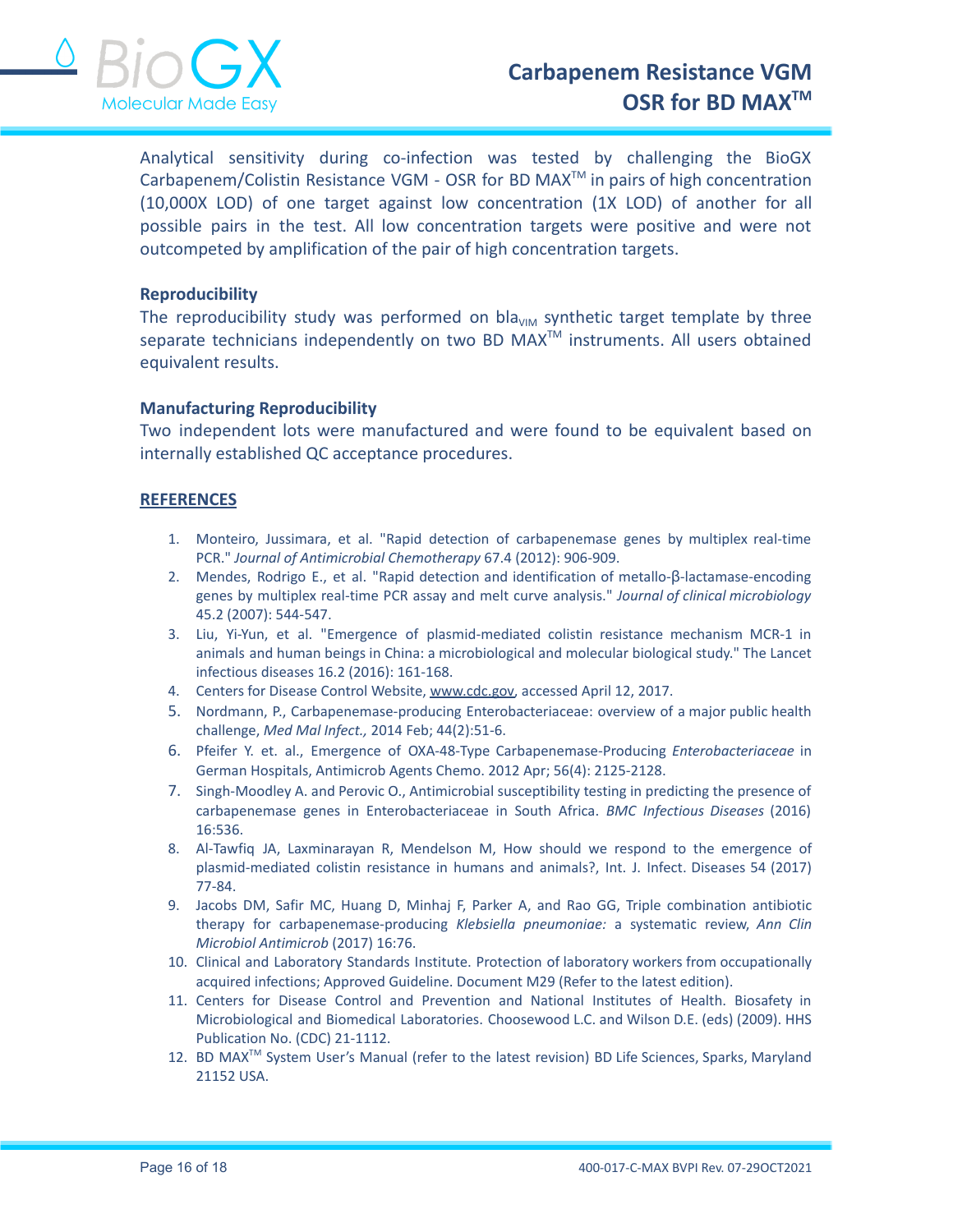

13. Clinical and Laboratory Standards Institute. Molecular Diagnostic Methods for Infectious Diseases, 3rd Edition. Nolte F. S. (2015). Document MM3 (Refer to the latest edition).

# **REVISION HISTORY**

| <b>Revision</b> | <b>Date</b> | <b>Description of Change</b>                                                                                                                                                                                                                                                                                        |  |
|-----------------|-------------|---------------------------------------------------------------------------------------------------------------------------------------------------------------------------------------------------------------------------------------------------------------------------------------------------------------------|--|
| 07              | 29 OCT 2021 | Correction of manufacturing address on last page.                                                                                                                                                                                                                                                                   |  |
| 06              | 27 AUG 2021 | Updated reagent quantity per pouch; included BioGX positive<br>control template part numbers and updated open pouch stability.<br>Updated Snap-4 image, added external control processing and result<br>interpretation. Updated unit of measure of LoD, symbol table,<br>branding and updated shipment temperature. |  |
| 05              | 01 FEB 2019 | Updated storage recommendations from 2-8°C to 2-25°C.                                                                                                                                                                                                                                                               |  |
| 04              | 09 NOV 2018 | Added use of BD ExK 4-snap                                                                                                                                                                                                                                                                                          |  |
| 03              | 30 AUG 2018 | Updated reagents section to reflect new packaging and added<br>performance data                                                                                                                                                                                                                                     |  |
| 02              | 20 JUN 2018 | Updated open pouch stability                                                                                                                                                                                                                                                                                        |  |
| 01              | 02 APR 2018 | <b>Initial Release</b>                                                                                                                                                                                                                                                                                              |  |